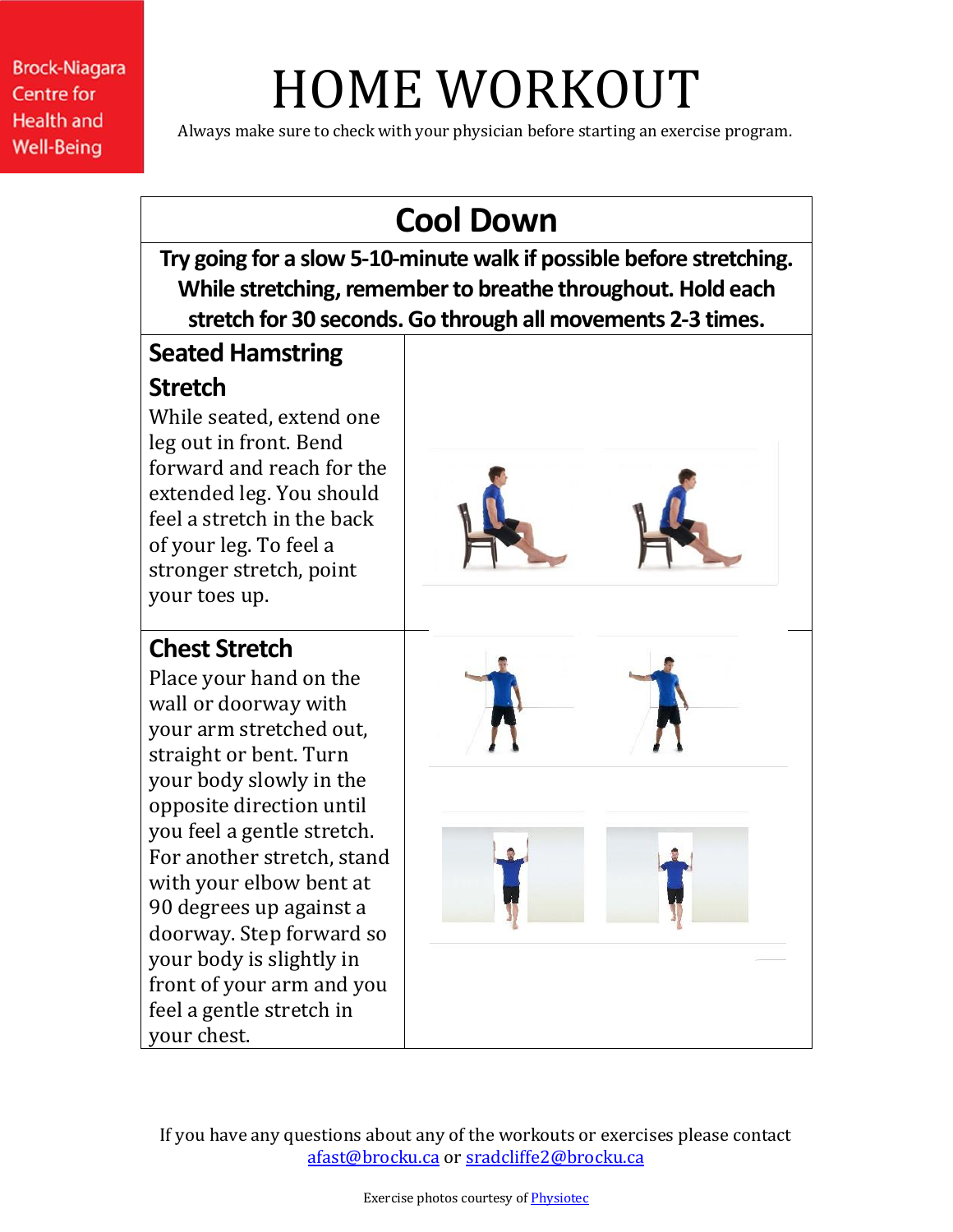**Brock-Niagara Centre for Health and Well-Being** 

### HOME WORKOUT

Always make sure to check with your physician before starting an exercise program.



If you have any questions about any of the workouts or exercises please contact [afast@brocku.ca](mailto:afast@brocku.ca) or [sradcliffe2@brocku.ca](mailto:sradcliffe2@brocku.ca)